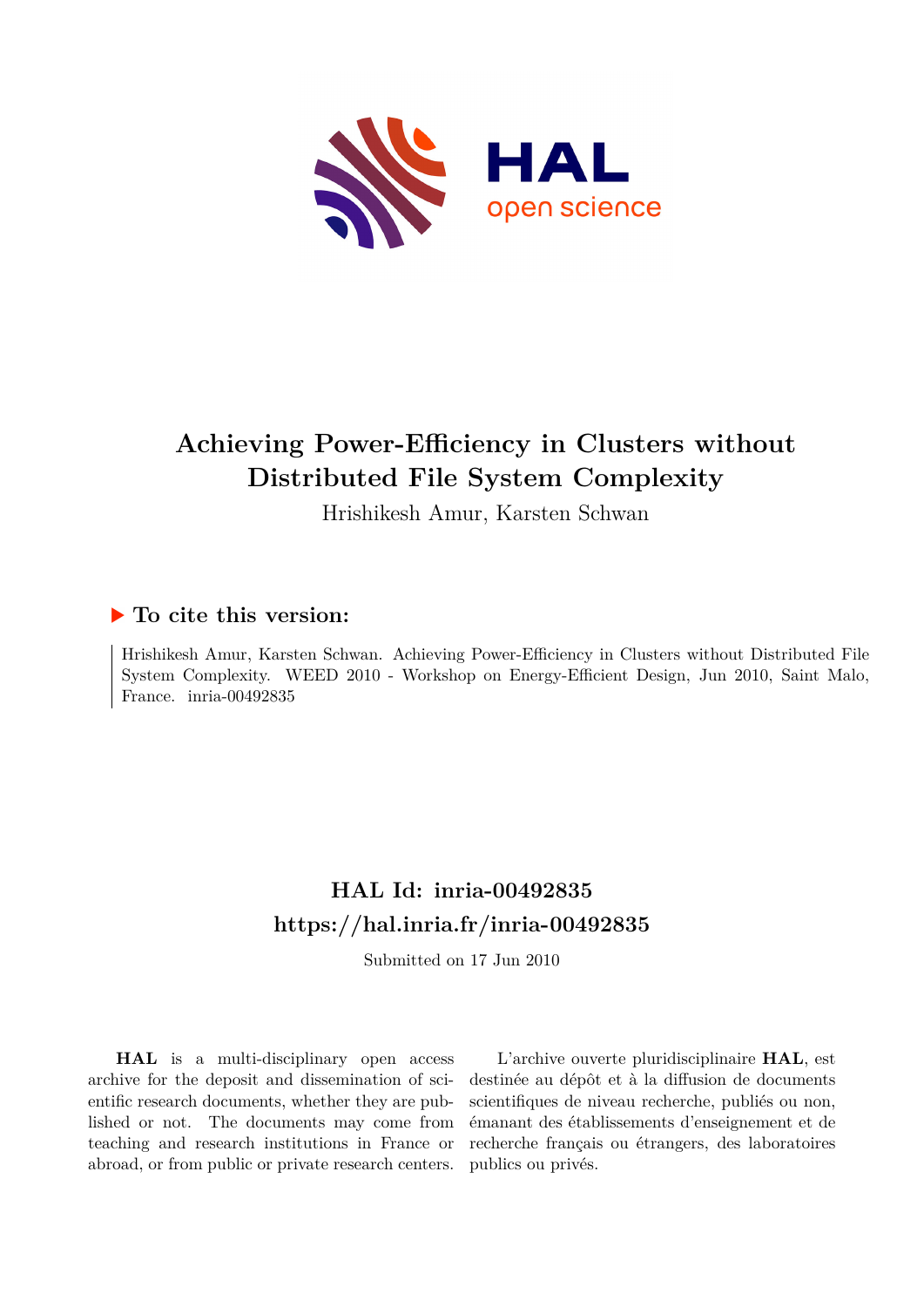# **Achieving Power-Efficiency in Clusters without Distributed File System Complexity**

Hrishikesh Amur *amur@gatech.edu College of Computing, Georgia Tech*

Karsten Schwan *schwan@cc.gatech.edu College of Computing, Georgia Tech*

## **Abstract**

Power-efficient operation is a desirable property, particularly for large clusters housed in datacenters. Recent work has advocated turning off entire nodes to achieve power-proportionality, but this leads to problems with availability and fault tolerance because of the resulting limits imposed on the replication strategies used by the distributed file systems (DFS) employed in these environments, with counter-measures adding substantial complexity to DFS designs. To achieve power- efficiency for a cluster without impacting data availability and recovery from failures and maintain simplicity in DFS design, our solution exploits cluster nodes that have the ability to operate in at least two extreme system- level power states, characterized by minimum vs. maximum power consumption and performance. The paper describes a cluster built with power-efficient node prototypes and presents experimental evaluations to demonstrate power-efficiency.

## **1 Introduction**

Power-proportionality, according to Barroso and Hölzle [8], is a desired characteristic for any computing system. For datacenters, however, while significant prior work has enabled the CPU to operate in an increasingly power-efficient manner, this is not the case for other system components like memory and storage. Previous research [9, 12, 15] has attempted to attain system-level power-efficiency by suggesting that significant savings in power can be obtained by turning off/hibernating nodes. This would allow, for example, the reduction of power usage via the exploitation of temporal variations in load such as those seen in user-facing services such as web email [15, 11]. We term these approaches *coarse-grained*, because they turn off entire nodes, and this not only results in loss of node state, but it also makes the data stored on their local disks unavailable to

other machines. This issue is of particular importance to datacenters that use distributed file systems (DFS), because a DFS uses replication to guard against loss of data in case of infrastructure failure. In fact, a data layout policy based on a randomized approach, such as those used in the Hadoop Distributed File System (HDFS) [1] and GFS [10], severely restricts the number of nodes that can be turned off. In response, alternate data layout policies, such as those proposed in [5, 15], attempt to bias data storage in a manner that allows performance to be traded off with the number of nodes turned off in a cluster. These policies maintain a primary copy of the data on a small subset of cluster nodes, which represents the lowest power setting. Availability is guaranteed as long as at least that subset of nodes is kept on. Next, additional copies of the data are stored on progressively larger sized node subsets, i.e., larger power settings. This allows performance to be scaled up, by effectively increasing the number of nodes across which system load can be balanced. But any approach that turns off entire servers to save power loses the flexibility to work well in a variety of scenarios. There are two specific problems with the coarse-grained approach towards power-efficiency for data-intensive applications using a DFS:

- *Placing new data:* When new data enters the system, we are faced with the dilemma of whether to wake up sleeping servers to store data or to write the data (maybe temporarily) to servers that are already on. As we show in Section 2.1, both options fail to yield universally satisfactory results.
- *Dealing with failures:* Server and disk failures are common occurrences in datacenters. Policies that rely on storing copies of the entire data on subsets of the cluster typically use a randomized scheme to distribute data within the subset for maximizing throughput. This is problematic because, to maintain the replication level of the data on the unavail-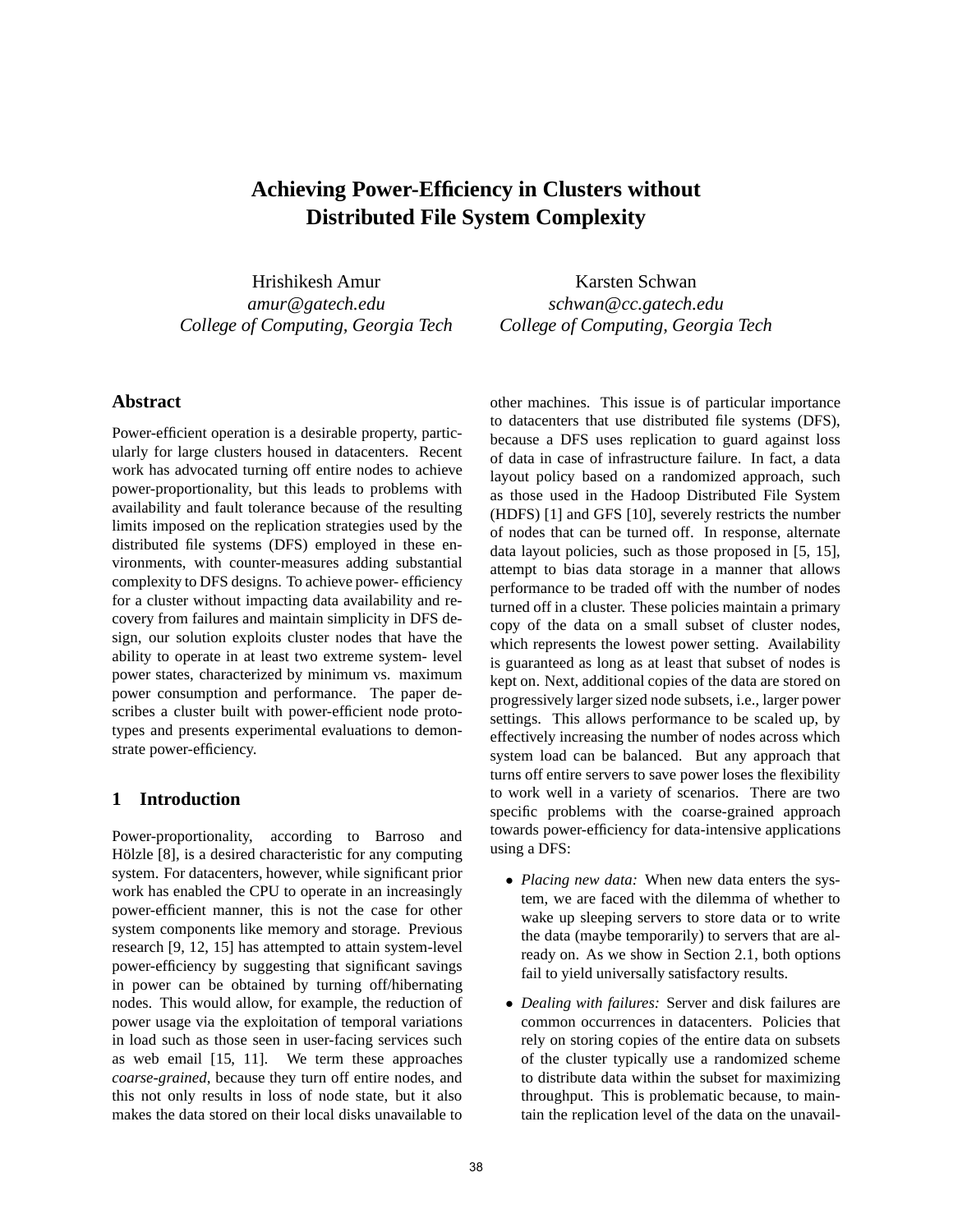able disks, an entire subset of nodes needs to be turned on in the event of a single failure.

Neither of these problems is insurmountable, of course, but their solutions will place further constraints on the design of the underlying DFS in addition to those that make it power-efficient. This leads to increased complexity in DFS design and implementation, as discussed in more detail in Section 2.1. This paper explores an alternative, *fine-grained*, approach to attaining powerefficiency in data-intensive systems supported by a DFS. The approach is termed as *fine-grained* since it leverages future hardware capabilities with which, at system level and under software control, one can decide for each platform exactly which and how many components, including memory, are turned on vs. off. The resulting cluster node, detailed in Section 3, has the following properties:

- *Simplicity:* DFS design is kept simple by keeping *all* of the disks on all of the time. As a result, data availability and recovery from failure use the same strategies as those used in traditional DFS designs.
- *Extreme power-performance states:* Each cluster node operates in one of two node-level powerperformance states. The first state, termed *maxperf*, yields maximum performance and consumes maximum power. The second state, called *ioserver*, offers sufficient minimum CPU power and amounts of 'on' memory to service its storage and the network. In *io-server* state, the node allows data to be read and written to it over the network at the same rate as the *max-perf* mode, but it cannot carry out any of the other computations desired by dataintensive applications.
- *Low relative minimum power consumption:* The power consumption of each cluster node is significantly lower in *io-server* state compared to *maxperf* state. This relies on the ability to turn platform components off in the interest of improved power management allowing the entire system to operate at multiple power and performance levels. We further discuss this assumption in Section 3.

Given these properties, the cluster can be made to operate in a power-efficient manner by using a control algorithm that scales the number of nodes in the cluster maintained in *max-perf* state according to the current system load. To experimentally demonstrate this fact in this paper, we build a platform prototype that possesses the aforementioned properties. We do so by coupling a commodity full-featured server, termed 'Obelix', with a low-power system, called 'Asterix', the latter consisting of an embedded processor with minimal memory. Disk storage is shared by the two systems, with only one of them having exclusive access to the disks at any time. This architecture enables the node to operate in two power states. During times of high compute load, the node operates in *max-perf* state with Obelix on and Asterix off. When the node is required simply for availability of the data stored on its disks, it operates in *io-server* state, by turning Obelix off after turning Asterix on, which results in system power being dominated by the storage. The architecture of the node is described in detail in Section 4. Our research makes the following technical contributions:

- We show that coarse-grained approaches that involve turning entire nodes off in a cluster to make it operate in a power-efficient manner introduce additional constraints on DFS design as detailed in Section 2.1.
- We present an alternative, fine-grained solution that relies on hardware with flexibility in turning system components on and off and show that this allows a cluster to operate in a power-efficient manner, obviating complex solutions in the DFS.
- We present a prototype of our design explained in Section 3 that is built from commodity hardware consisting of a powerful system coupled with a lowpower system as explained in Section 4.
- We show that the I/O performance of the Hadoop DFS [1] when a DFS node is in *io-server* state is comparable to that in *max-perf* state in Section 5.1.

## **2 Motivation**

#### **2.1 Problems**

In this section, we give a more detailed description of the problems that prevent nodes from being easily turned off.

#### **2.1.1 Dealing with New Data**

Consider a data-intensive distributed application running on a cluster using a DFS. The objective is to allow some of its nodes to be turned off without loss in data availability. This can be done without loss in performance by using an appropriate data layout if the load is sufficiently low. The following options exist when new data arrives and has to be stored:

- 1. Turn on some/all of the sleeping nodes.
- 2. Store the data on the nodes that are already on.
- 3. Use a lazy write scheme where the data is temporarily written to available nodes and later transferred to the sleeping nodes once they are turned on.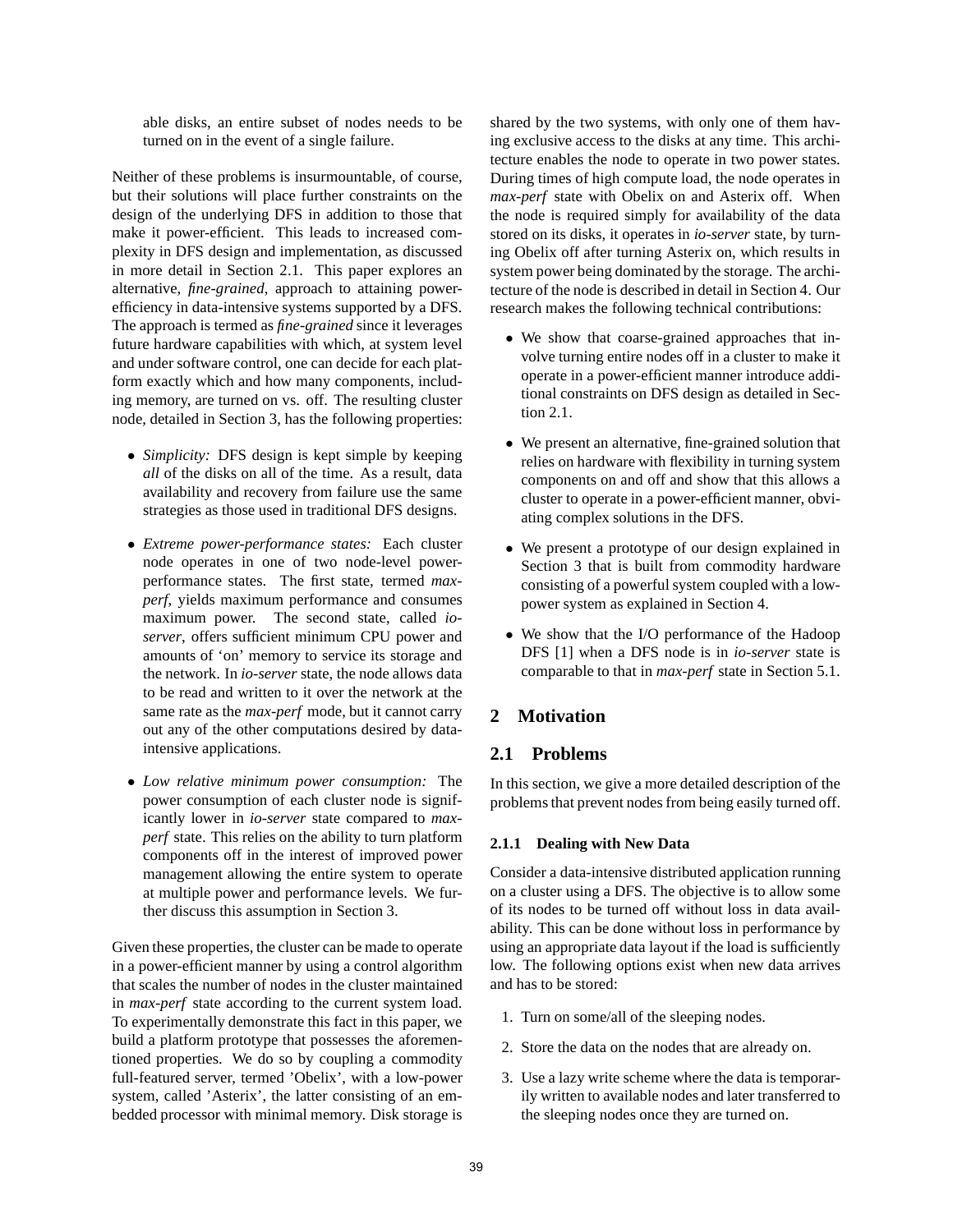There are issues with all three choices. The first option will not be beneficial if the new data is not going to be used immediately, since this will simply cause the nodes that were woken up to be turned off again. This is especially wasteful if the application receives new data frequently, which is not unusual, with examples including applications like Picasa or Flickr. Further, for interactive applications, current wakeup latencies from system hibernate states, in seconds, are unacceptable. The second option has the disadvantage that new data will only be present on the nodes that are currently on. This means that applications operating on such data cannot benefit from the aggregate system I/O bandwidth of all the nodes. Exploiting such bandwidth requires data movement, which is also undesirable. The third option is the most promising, but care is required to ensure that the additional usage of I/O bandwidth for lazy writing does not impact the performance of running applications. Further, turned off nodes might need to be turned on periodically in order to avoid excessive amounts of data movement at some single period of time. More generally, it should be apparent from this discussion that attaining power-efficiency via implementation of any of these options adds complexity to what originally constituted a straightforward data layout policy, without guaranteeing high performance in all scenarios.

#### **2.1.2 Response to Failures**

A second issue with turning off entire nodes concerns failures. A cluster built with commodity hardware typically experiences a significant number of individual machine and disk failures. Therefore, any design of a power-efficient cluster must consider recovery from failures as norm rather than exception. Technically, this requires the cluster to possess rebuild parallelism and it means that the cluster must not require a large amount of time to re-replicate data from a failed disk. For this, a candidate data-layout could have the nodes divided into mutually exclusive subsets  $P_i$  with  $i \in \{1, ..., r\}$ , where  $r$  is the replication factor. The nodes in each  $P_i$  contain an entire copy of the data. A randomized data layout policy to select nodes within each set  $P_i$  is used. Powerefficiency is obtained with this arrangement, and the minimum power-performance setting corresponds to keeping the nodes in  $P_1$  on, and the maximum corresponds to keeping all of the nodes on. A number of intermediate settings are also possible. Unfortunately, with a single failure, all nodes sharing data with the failed node must be turned on to minimize rebuild time. This will lead to a large number of nodes being turned on for a single failure. As a result, there needs to be a carefully calibrated data layout policy that ensures that each node shares its data with only a limited number of other nodes. The outcome is a three-way compromise between minimizing rebuild time, minimizing the number of servers turned on to rebuild, and adding substantial complexity to the data layout policy. Solutions able to avoid such compromises would be preferable.

#### **2.2 Exploiting System-level Power States**

With multi-core processors ubiquitous, power management trends have moved towards turning chip components off by power-gating rather than using voltage scaling. We envision that this trend will apply at the system level too and anticipate that controls will be provided to turn off system components entirely or to a minimum performance level. In Section 3, we show how the ability to run a node at two extreme system power-performance states enables power-efficiency.

#### **3 Design**

This section describes the architecture of a system that allows individual system components to be turned off and the design principles used to build a node which allows a cluster built with such nodes to operate in a powerefficient manner.

#### **3.1 Power-Efficient Nodes**

Modern systems operate with high idle power consumed by non-CPU components. Future systems will likely have capabilities to determine under software control which and how many system components, including memory and storage, are turned on vs. off. Such systems also promise to allow an entire node to operate in a power-efficient manner, by providing additional systemlevel power states. Currently, ACPI defines a number of system S-states that include working(S0), standby(S3), hibernate(S4), and powered-off(S5). While previous work has leveraged these states by switching nodes from S0 to S3 and back, these states do not allow the system to function in a power-efficient manner , because all of these states except S0 define the CPU to be off. Clearly, it is beneficial for the system to have additional states with certain proportions of the memory, storage and cores turned off but still allowing the system to function at a lower performance level. This will enable cluster-level power-efficiency in a simple manner, without complexity of system software like the DFS. We next explain how we use node-level power-efficiency to attain that property for entire DFS-based clusters.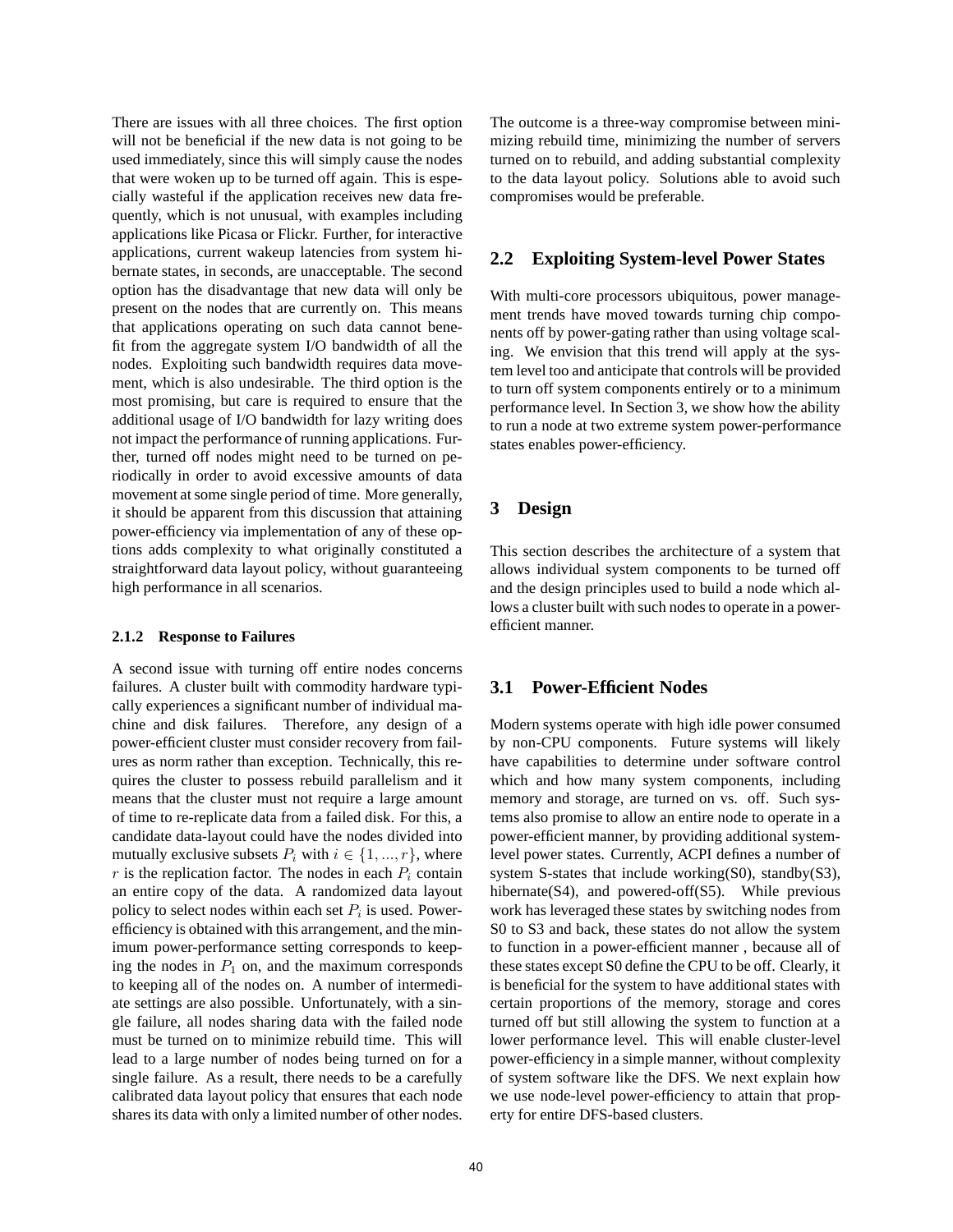

Figure 1: Node Architecture

#### **3.1.1 Keep Disks On**

By keeping the disks of nodes on at all times, we maintain DFS simplicity. Specifically, in a cluster environment, the DFS is responsible for guaranteeing availability as well as a requested level of fault tolerance for all data. But turning disks off to achieve power-efficiency requires potentially complex counter-measures to restore the original availability and fault tolerance properties of the DFS. Such counter-measures are unnecessary if disks are always kept on.

This is also beneficial because Pinheiro et al. showed that increased power-cycling of disks increased the probability of disk failure [14]. Keeping disks on may increase power consumption in the low-power states, but it also guarantees near maximum cluster I/O throughput at all times. Fortunately, the total power consumption of storage and network in a datacenter are relatively low, shown to be roughly equal to 15% of total IT equipment power usage [8]. This limits the deleterious effects of disks being kept on, on overall system power-efficiency. We believe this to be an acceptable compromise for the benefits gained.

#### **3.1.2** *max-perf* **and** *io-server* **States**

A power-efficient node allows the system to operate in different states varying in power and performance. We utilize two of these states: the maximum performance state, termed *max-perf* and a state that has the minimal amount of CPU and memory left 'on' to service the storage and the network, termed *io-server* state. The purpose of the *io-server* state is to offer sufficient resources to provide access to the data stored on the node to other nodes. It need not support any computations performed on behalf of other system software or for applications running on the cluster. This paper assumes that both system software like the DFS and applications like MapReduce can be modified easily to schedule computation only on cluster nodes that are not in the *io-server* state. A control algorithm can determine the number of nodes that need to be in *max-perf* state to handle the current compute load on the cluster. The remaining nodes are then transitioned into *io-server* state.

#### **3.1.3 Low Power Consumption in** *io-server* **State**

A critical requirement for power-efficiency at the nodelevel is that power consumption is low in *io-server* state compared to *max-perf* state. We posit that this requirement is easily met by heterogeneous, multi-core systems, where select low-power cores with limited memory operating 'near' I/O devices [3] can be used to realize the *io-server* state, and all cores and memory 'on' represents the *max-perf* state. We emulate such an architecture by building a prototype using two different systems as explained in Section 4 and achieve the requirement of low power consumption in *io-server* state.

#### **4 Implementation**

In this section, we describe a prototype built according to the design principles stated in Section 3. For the prototype, the two states of operation are implemented by coupling a commodity full-featured server with a low-power embedded system. The architecture of such a node is shown in Figure 1. The server, called Obelix, and the low-power system, called Asterix, are connected to the same set of shared SATA disks through a SATA switch, which acts as a multiplexer and allows one of the two to have exclusive access to the shared disks. The switch is controlled through a relay device that actuates the disk hand-off during the transition. We run hypervisors on both Obelix and Asterix, and the application running on the cluster is run inside a separate virtual machine(VM). When there is compute load to be run on the node, the node operates in *max-perf* state, where Obelix has control over the shared disks and Asterix hibernates. When the compute load is low enough for Obelix to be turned off, we use the capabilities of the hypervisor to reduce the VM memory and the number of virtual CPUs, perform the disk-handoff via the relay, and migrate the reducedsize VM to Asterix. Obelix may then hibernate. In the *io-server* mode, therefore, the power consumed is only due to the embedded system and shared disks, both of which are quite small compared to Obelix' power usage. We next demonstrate this fact experimentally.

### **5 Experimental Evaluation**

Our evaluation testbed consists of 4 nodes, each made up of a server, Obelix, and a low-power embedded sys-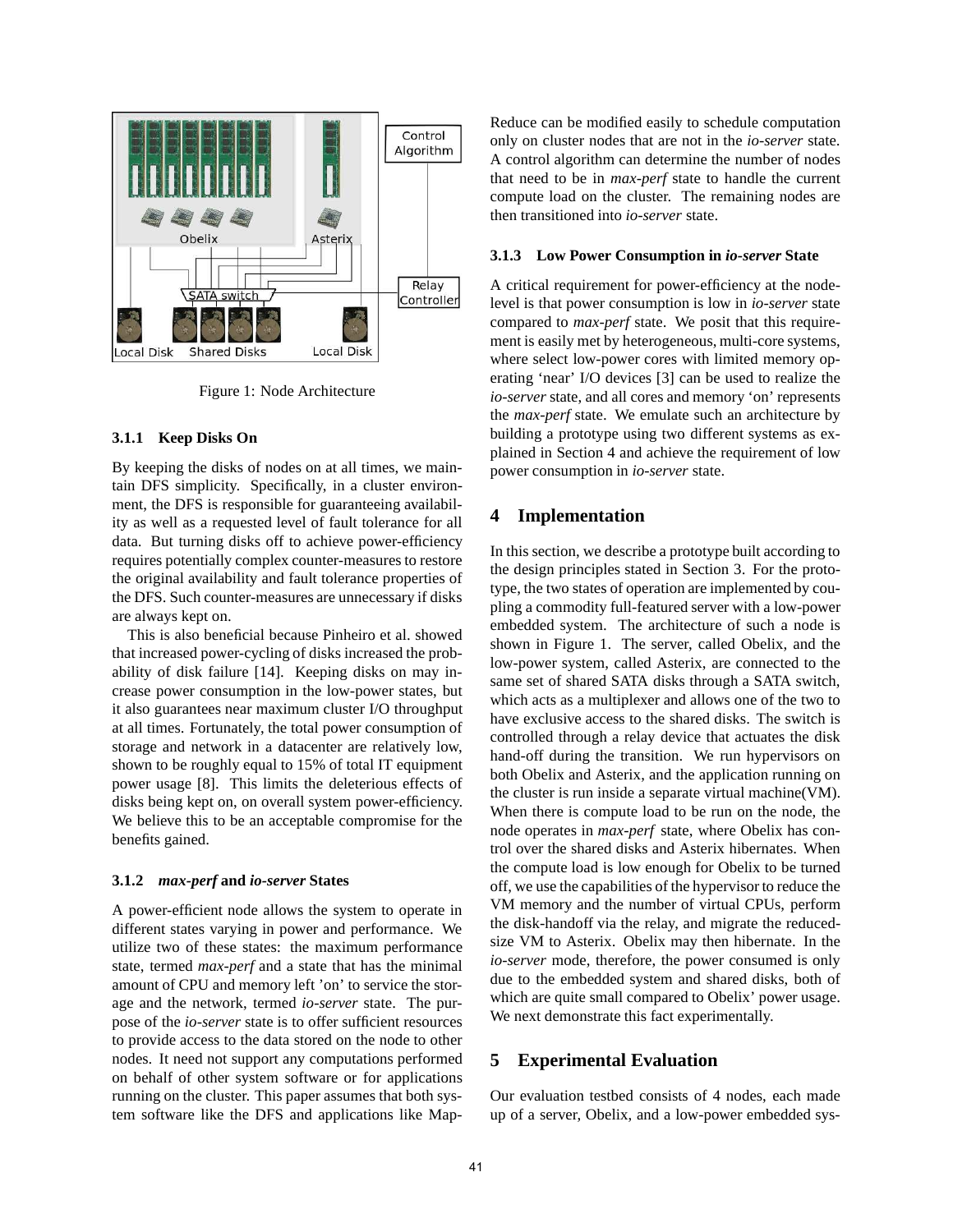| Mode    | HDFS Datanode Throughput (MB/s) |      |       |      |       |      |          |      | Power $(W)$ |     | tput/Watt (MB/s/W) |      |
|---------|---------------------------------|------|-------|------|-------|------|----------|------|-------------|-----|--------------------|------|
|         | domU                            |      | dom() |      | Linux |      | $domU^*$ |      | $domU^*$    |     | $domU^*$           |      |
|         |                                 | W    | R     | W    |       | W    |          | W    |             | W   |                    | W    |
| Oblx.   | 71.4                            | 48.6 | 75.3  | 65   | 78.1  | 69.9 | 73       | 63.2 | 12          | 110 | 0.65               | 0.57 |
| Astx-I  | 10.17                           | 4.8  | 63.6  | 31.3 | 78.2  | 33.5 | 57.5     | 27.5 |             | 76  | 0.74               | 0.36 |
| Astx-Il | 45.7                            | 28.3 | 69.2  | 56.6 |       | 65.6 | 67.4     | 54   | 41          | 39  | .64                | 1.38 |

Table 1: Throughput was measured for Hadoop DFS configured on a single datanode. domU vs. dom0 shows the overhead of the split-driver implementation in Xen, dom0 vs. Linux shows the virtualization overhead. domU\* shows performance with direct I/O device access. Asterix-II gives higher performance/Watt compared to Obelix.

tem. We evaluate two generations of low-power nodes: Asterix-I and Asterix-II. The server configuration consists of an Intel Core2 Xeon dual-core processor with 3GB of memory. Asterix-I consists of an Intel Tolapai, an embedded system-on-a-chip (SoC) processor clocked at a maximum of 1.2GHz and Asterix-II consists of a dual-core Intel Atom based system clocked at 1.6GHz. Each of the systems has 1 GB of DDR2 RAM and a Gigabit Ethernet card. The shared disk, which is used for all I/O in the experiments, is a 7200 RPM Seagate Barracuda SATA disk. Disk ownership is switched between Obelix and Asterix nodes using a 3Gbps SATA switch, which is controlled from software using a USB relay device [2]. In *max-perf* state, the VM runs on Obelix with 4 virtual CPUs(VCPUs) and 2GB of memory. In *io-server* mode, the VM runs with 1 VCPU and 512MB of memory on Asterix-I and 4 VCPUs and 512MB on Asterix-II. A Dell PowerConnect 5324 Gigabit Ethernet switch is used as the network inter-connect.

#### **5.1 I/O Performance**

In this section we seek to show that the I/O bandwidth available from a low-power node (Asterix-I and II) is comparable to that available from a server, but at a significantly lower cost in power. This would allow a number of nodes in the cluster to operate in *io-server* state and provide comparable I/O performance at lower power during periods of low compute load. To show this, we set up Hadoop Distributed File System (HDFS) on a single node with 10GB of data and measure the read (write) performance from (to) the node for different types of nodes as shown in Table 1. The buffer caches are flushed on all nodes before each run. Since the mechanism for a node to move from *max-perf* to *io-server* state involves a VM migration from the Obelix to Asterix node, we also evaluate the overhead of virtualization on all the nodes by running on plain Linux. In particular, the split-driver implementation in Xen causes high overhead on the lowpower nodes (domU vs. dom0 in Table 1) in addition to the base virtualization overhead (dom0 vs. Linux). To avoid the former, we provide direct access to the disk and network device to the VM (domU\*). With direct access to the I/O devices, we can see that the read and write throughputs in the case of Obelix and Asterix-II nodes are comparable, but with lower power consumption in the case of the latter. The performance of Asterix-I suffers because it has a single core at 1.2GHz and is affected by virtualization and frequent context switch overheads. We also show a performance/power metric, where Asterix-II is the clear winner.

#### **5.2 Cluster Power-Efficiency**

In this section, we demonstrate experimentally that a cluster with low-power nodes operates in a more powerefficient manner than a default cluster during periods of low system load. We consider a distributed grep program implemented with Hadoop on a 10GB dataset stored on a cluster of 4 nodes. The number of nodes in *max-perf* state is varied, while making sure that Hadoop schedules the map and reduce threads only on these nodes. Power consumed by an Obelix node in *max-perf* mode is 252W. The remaining nodes are in *io-server* state, storing data as part of the DFS but not running any computation. In the default case, the Obelix node consumes 111W in *io-server* state. However, if the Obelix nodes are coupled with Asterix nodes, then the VM can be moved to the low-power node in *io-server* state. The power consumption is 77W in the case of Asterix-I and 39W for Asterix-II. In our prototype cluster, we only show results for Asterix-I nodes, and project the expected power savings for a cluster with Asterix-II nodes in Table 2.

#### **6 Related Work**

Although significant previous work has dealt with CPU power management, system- level power-proportionality has proved elusive due to the increasing power consumed by non-CPU components, which has led to a more holistic view of system power management [13]. Chase et al. discuss how to turn servers on and off based on demand in datacenters [9] and more recent work [12, 15, 5] specifically tackles the problem of designing a distributed file system to be power-proportional. We